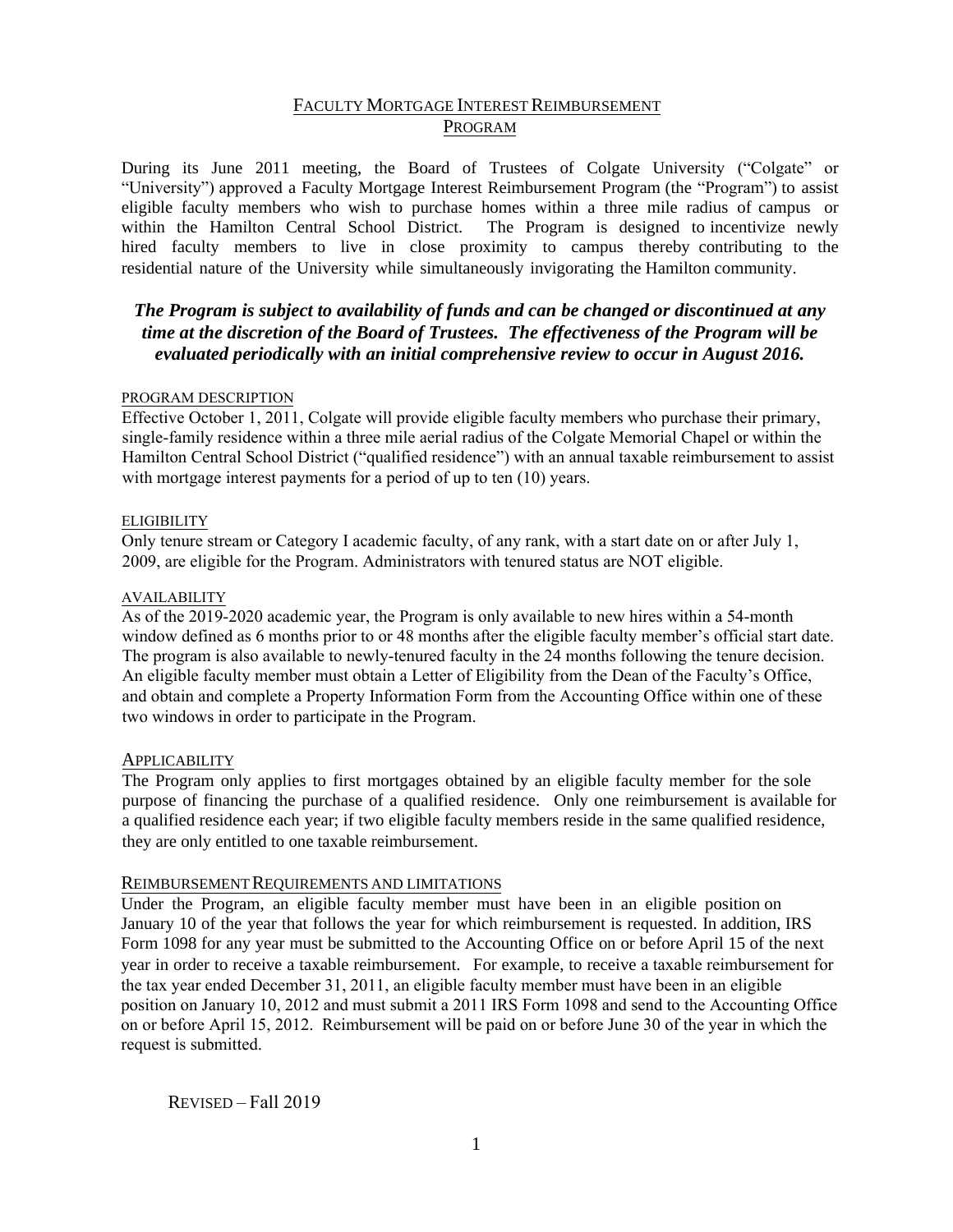An annual taxable reimbursement will be provided by the University for a maximum period of ten (10) years and will be the lesser of the mortgage interest paid by the eligible faculty member and reported on IRS Form 1098 issued to the eligible faculty member or the amount shown on the Maximum Taxable Reimbursement Schedule in Appendix A.

The first year for which a taxable reimbursement will be available is the calendar year immediately following the year in which the closing on a qualified residence occurs. For example, if an eligible faculty member purchases and closes on a qualified residence during 2011, taxable reimbursement will commence in 2013, after submission of a 2012 IRS Form 1098.

#### RESTRICTIONS ON REFINANCING OR SALE OF QUALIFIED RESIDENCE

If a first mortgage on a qualified residence meeting the requirements of the Program is refinanced, the taxable reimbursement will be limited to the lesser of the amounts shown in Appendix A or the mortgage interest paid and reported on IRS Form 1098 under the refinanced mortgage for the duration of the original ten (10) year period. For example, a mortgage on a qualified residence is refinanced in Year 5 when the maximum taxable reimbursement permitted by Appendix A is \$3,000. If interest paid on the refinanced mortgage and reported on IRS Form 1098 for Year 5 is \$2,800, the eligible faculty member would only be entitled to a taxable reimbursement of \$2,800.

If a qualified residence for which an eligible faculty member is receiving a taxable reimbursement under the Program is sold, the Program can be transferred to another qualified residence for the duration of the original ten (10) year period. However, the taxable reimbursement is again limited to the lesser of the amounts shown in Appendix A or the mortgage interest paid by the eligible faculty member and reported on IRS Form 1098 issued to the eligible faculty member under the new mortgage as illustrated above.

# PROCEDURES FOR OBTAINING TAXABLE REIMBURSEMENT UNDER THE PROGRAM

The first step in obtaining taxable reimbursement under the Program is obtaining a Letter of Eligibility from the Dean of Faculty's Office. After securing a Letter of Eligibility, eligible faculty members should contact the Accounting Office to complete a Property Information Form which enables the University to make a determination as to whether a specific property represents a qualified residence. If the property is deemed to be a qualified residence, after the closing an eligible faculty member will be required to provide various documents such as proof of closing, a certified loan amortization schedule, evidence that the mortgage is a first mortgage payable by an eligible faculty member on a single-family residence, etc. In addition, an annual certification will be required to verify (1) continued status as an eligible faculty member and (2) continued use of the property as the primary residence. A copy of IRS Form 1098 in accordance with Reimbursement Requirements and Limitations of this Program must also be submitted by each April 15 prior to reimbursement.

The University reserves the right to request any additional information reasonably necessary to enable it to determine eligibility for, and/or the amount of, reimbursement under the Program.

REVISED – Fall 2019